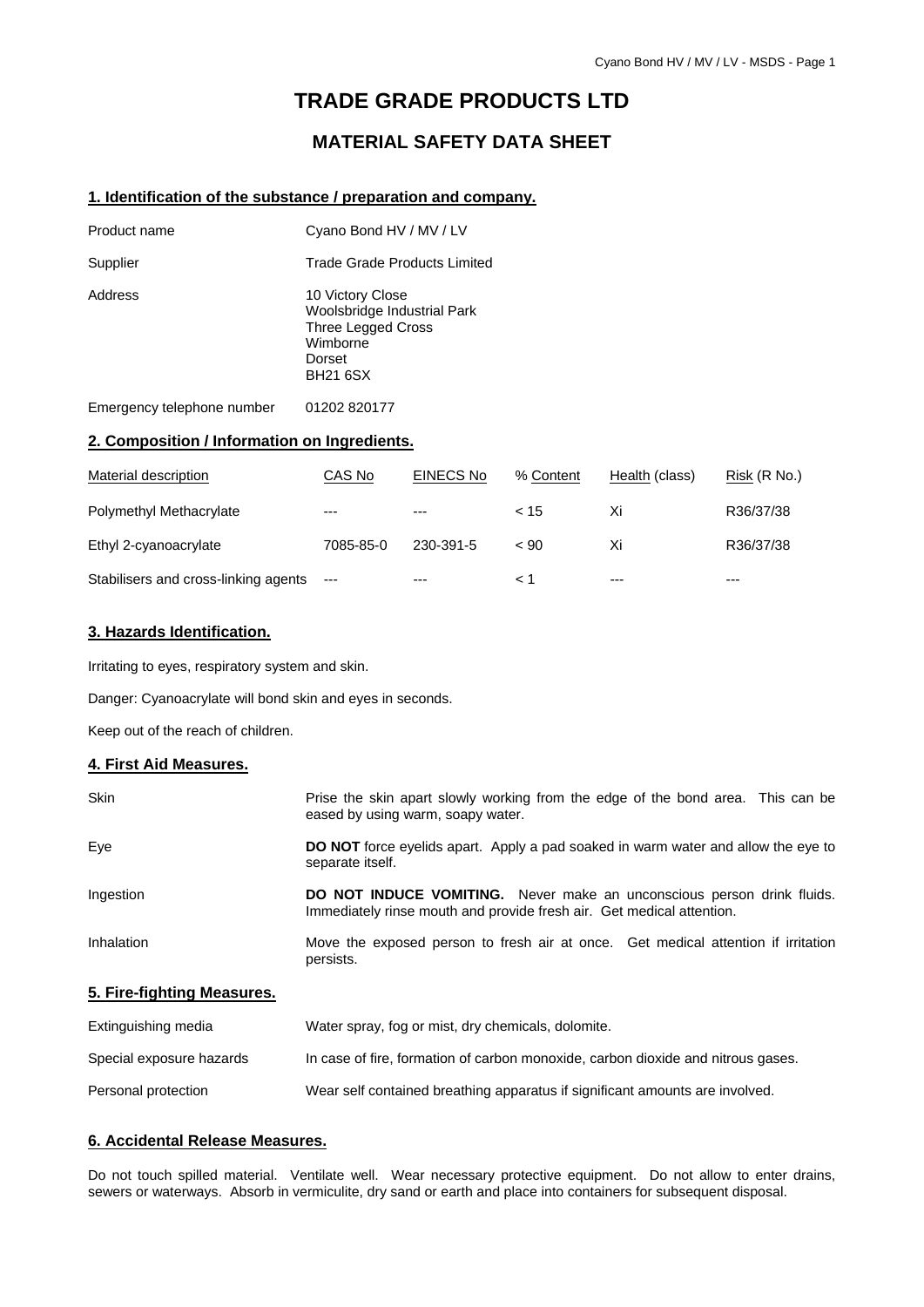# **7. Handling and Storage.**

| Handling | Avoid spilling and skin and eye contact. Ventilate well, avoid breathing vapours. Use<br>an approved respirator if air contamination is above acceptable levels. |
|----------|------------------------------------------------------------------------------------------------------------------------------------------------------------------|
| Storage  | Keep in a cool, dry, well ventilated area in tightly closed, original containers.<br>Keep upright.                                                               |

### **8. Exposure Controls / Personal Protection.**

| Exposure limit                                  |                                                                                                                                            |                                                                             |            |
|-------------------------------------------------|--------------------------------------------------------------------------------------------------------------------------------------------|-----------------------------------------------------------------------------|------------|
| Exposure                                        | <b>STD</b>                                                                                                                                 | Long term                                                                   | Short term |
| Ethyl 2-Cyanoacrylate<br>Isomers and homologues | <b>OES</b>                                                                                                                                 | NO STD                                                                      | $0.3$ ppm  |
| Protective equipment                            |                                                                                                                                            |                                                                             |            |
| Respiratory protection                          | Provide adequate general and local exhaust ventilation.                                                                                    |                                                                             |            |
|                                                 | No specific recommendations made but chemical cartridge protection may still be<br>required for organic dusts / vapours known to be toxic. |                                                                             |            |
| Hand protection                                 |                                                                                                                                            | Wear plastic or rubber gloves. Wash hands before breaks and at end of work. |            |
| Eye protection                                  | Wear approved goggles.                                                                                                                     |                                                                             |            |
| Body protection                                 | Wear appropriate clothing to prevent any possibility of liquid contact and repeated or<br>prolonged vapour contact.                        |                                                                             |            |

# **9. Physical and Chemical Properties.**

| Appearance                 | Colourless liquid     |
|----------------------------|-----------------------|
| Odour                      | Pungent               |
| Boiling point              | $>150^{\circ}$ C      |
| Density / Specific gravity | 1.04 / 1.10           |
| Flash point (closed cup)   | $>85^{\circ}$ C       |
| Solubility                 | Polymerises in water. |

# **10. Stability and Reactivity.**

| Stability                           | Stable when handled and stored according to the manufactures recommendations.                                    |
|-------------------------------------|------------------------------------------------------------------------------------------------------------------|
| Hazardous decomposition<br>products | High temperatures generate toxic gases / fumes of carbon dioxide (CO <sup>2</sup> ) and carbon<br>monoxide (CO). |
| Conditions to avoid                 | Avoid heat, flames and other sources of ignition.                                                                |

# **11. Toxicological Information.**

| Inhalation | Vapours may irritate respiratory system and lungs.                            |
|------------|-------------------------------------------------------------------------------|
| Skin       | Repeated skin contact may possibly cause dermatitis in sensitive individuals. |
| Eves       | Irritation of the eyes and mucous membranes.                                  |